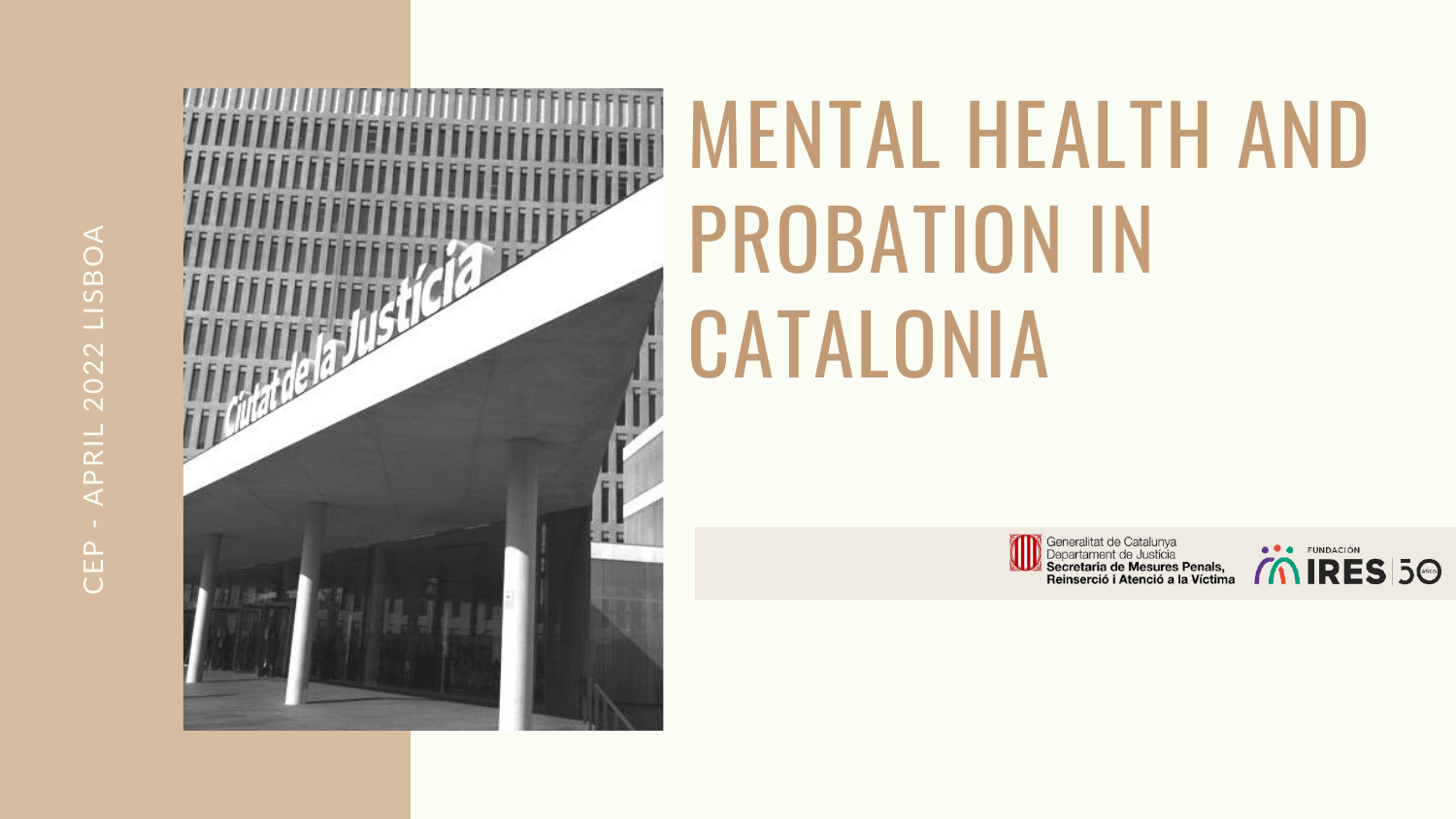### **G E N E R A L IN F O R M A T IO N :**

### **OVERVIEW OF THE PROBATION SYSTEM IN CATALONIA**



- 1978 Spanish Democratic Constitution
- Justice competency transferred to Catalonia in 1984
- Legal framework:
	- ⚬ New criminal Code (1995)
	- ⚬ Royale Decree 840/2011 of June 17 stablishes how to serve sentences of: unpaid work, permanent location in prison, certain security measures and de suspension of the prison sentences with obligations.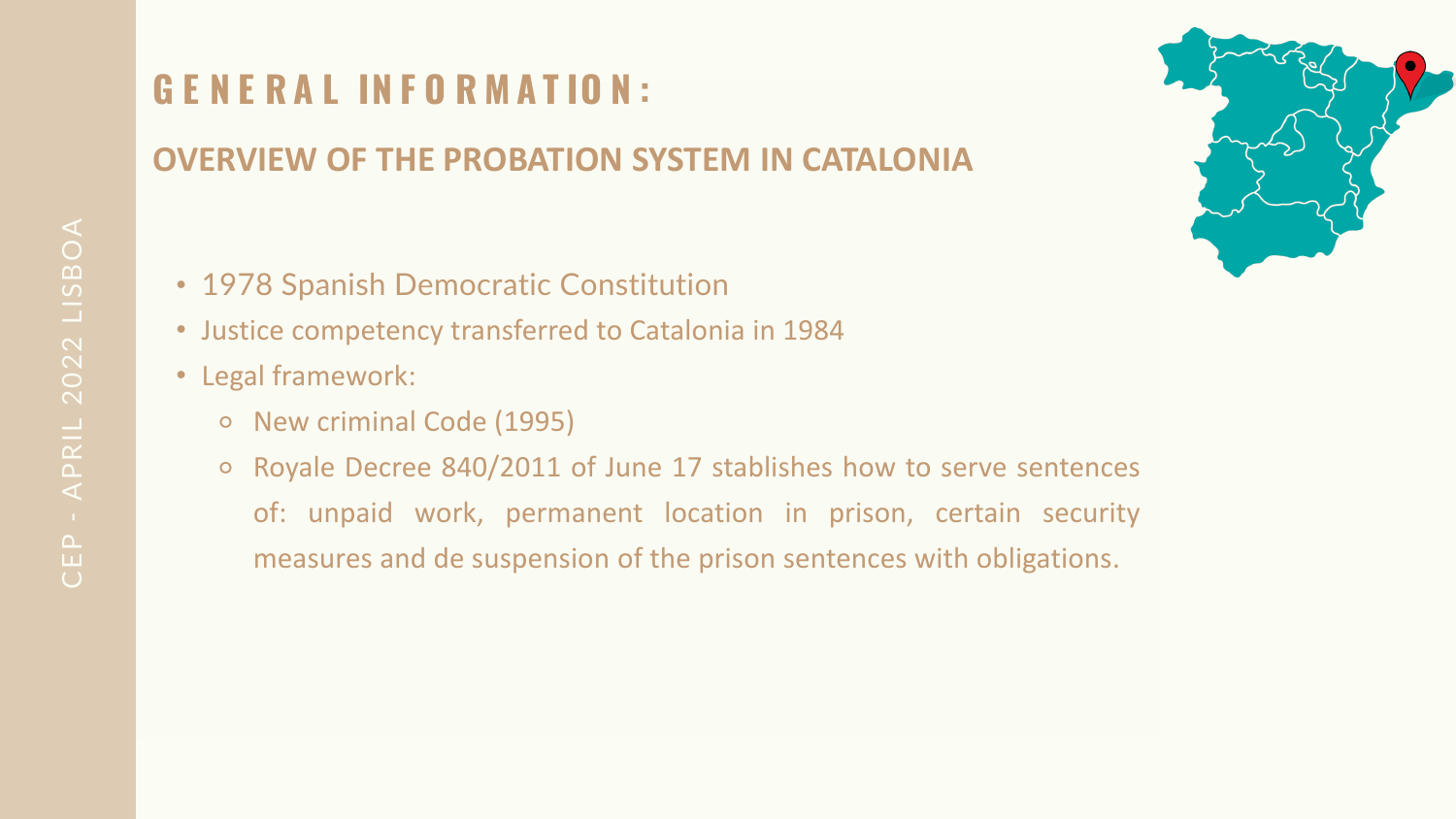### GENERAL INFORMATION: OVERVIEW OF THE PROBATION SYSTEM IN CATALONIA

The Alternative Measures and Sanctions Management Services development:

- 1995-2000: Direct management by Administration (public servants)
- 2001- 2009: Mixed management (1 Agency under public contract )
- 2010-2022: Indirect management (3 Agencies under public contract by public tender)
- At the moment the Catalonian Probation Agencies are non-profit ones.





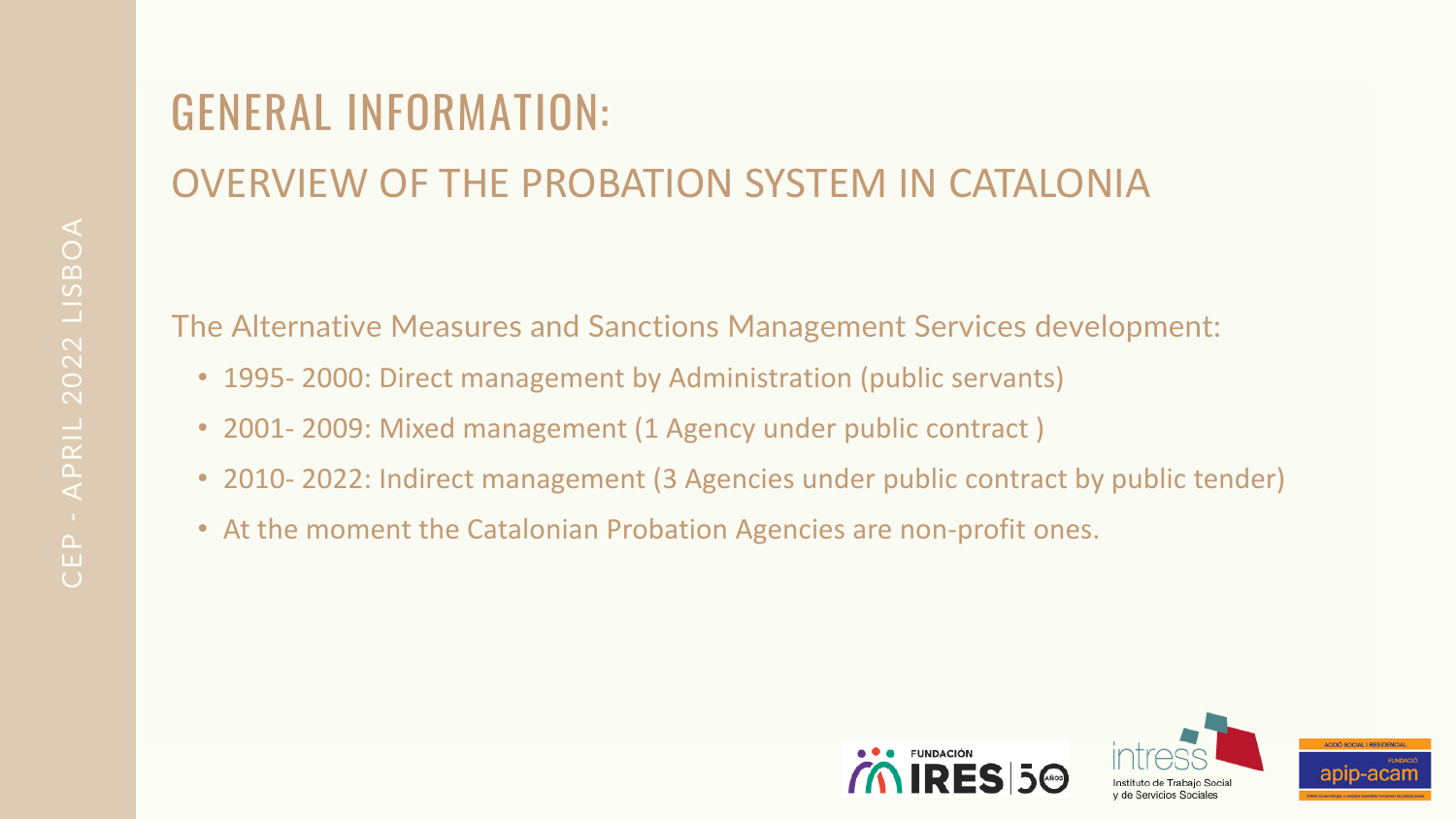CEP - APRIL 2022 LISBOA APRIL 2022 LISBOA



### GENERAL INFORMATION: ALTERNATIVE SANCTIONS AND MEASURES 2021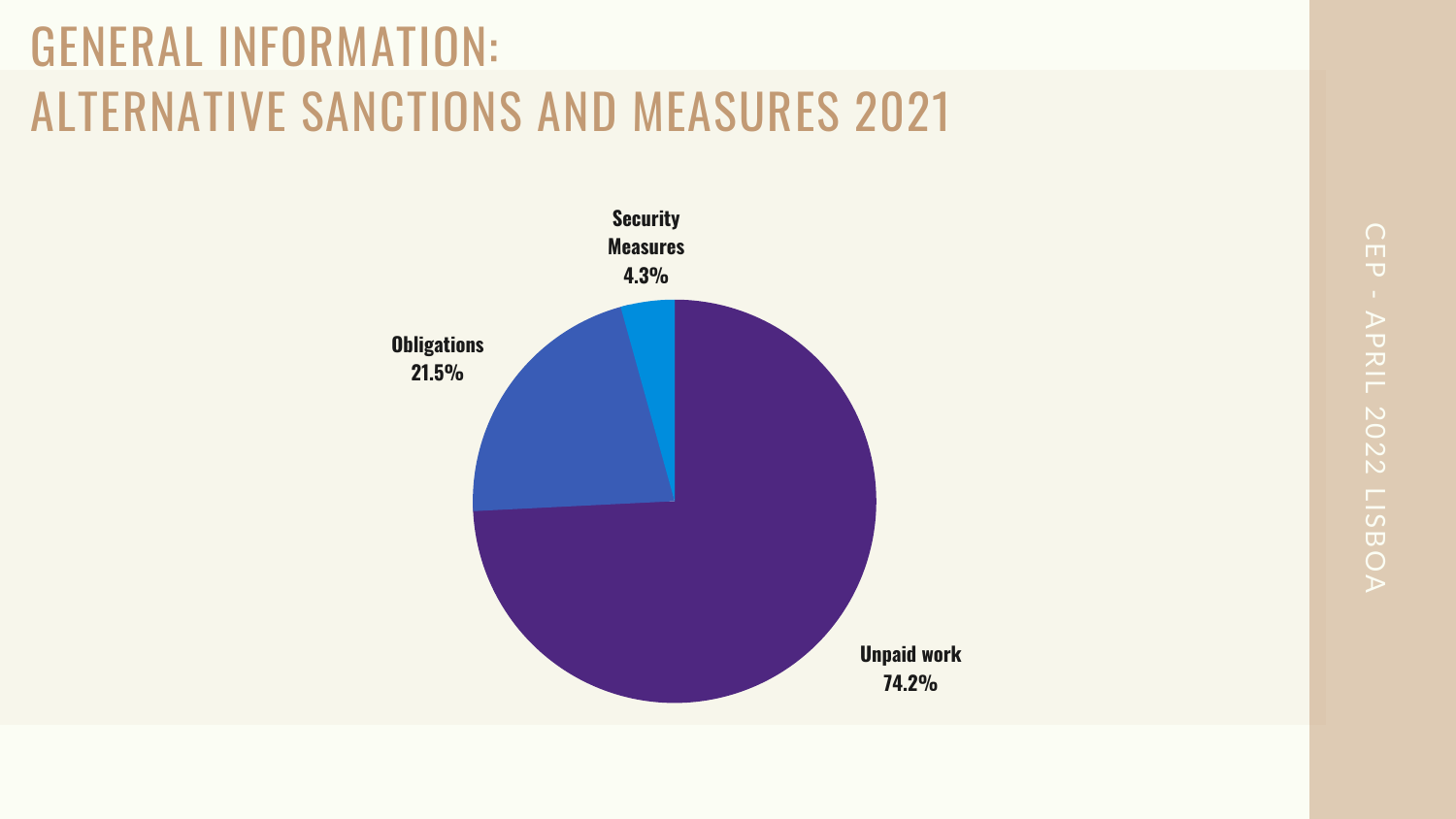### GENERAL INFORMATION: MENTAL HEALTH PROGRAMS 2022





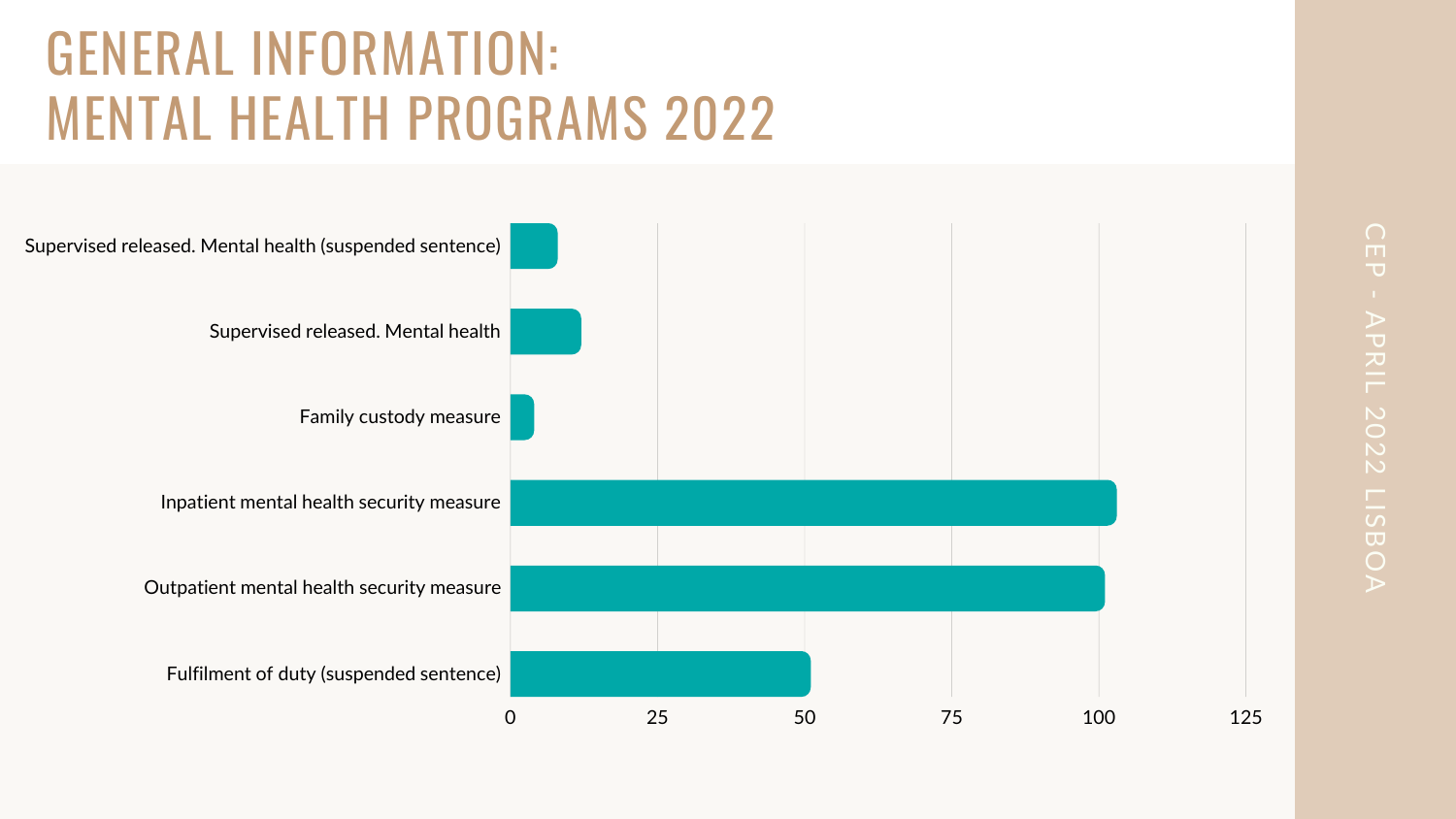### GENERAL INFORMATION: STATISTICAL DATA 2022

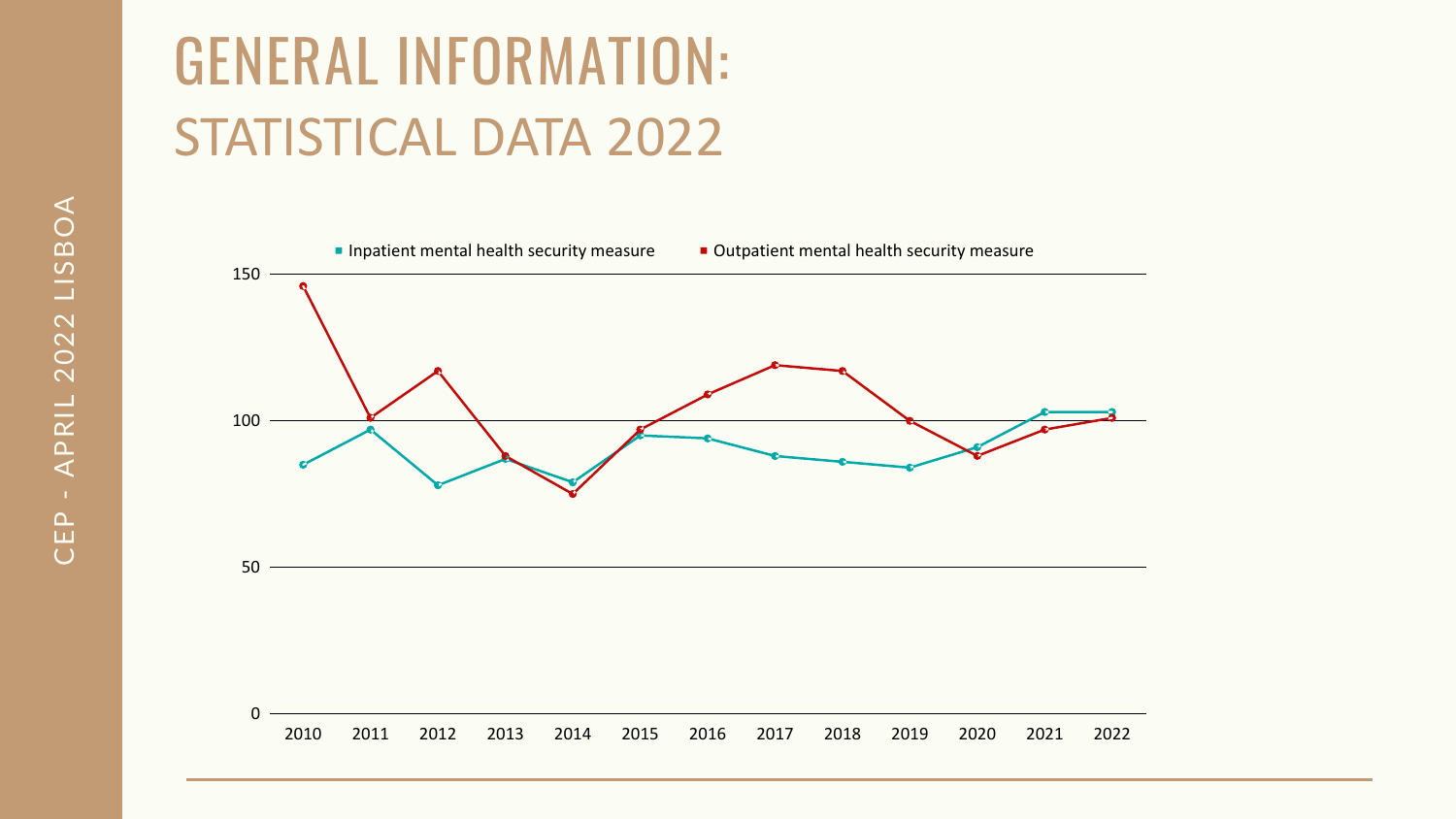## GENERAL INFORMATION RECIDIVISM

# CEP<br>C APRIL 2022 LISBOA

### Alternative penal measures and sanctions recidivism rate in Catalonia is 10,4% \*



\*Source "Recidivism in Community Sanctions and Measures 2015". Published by CEJFE in 2016 www.cefje.gencat.cat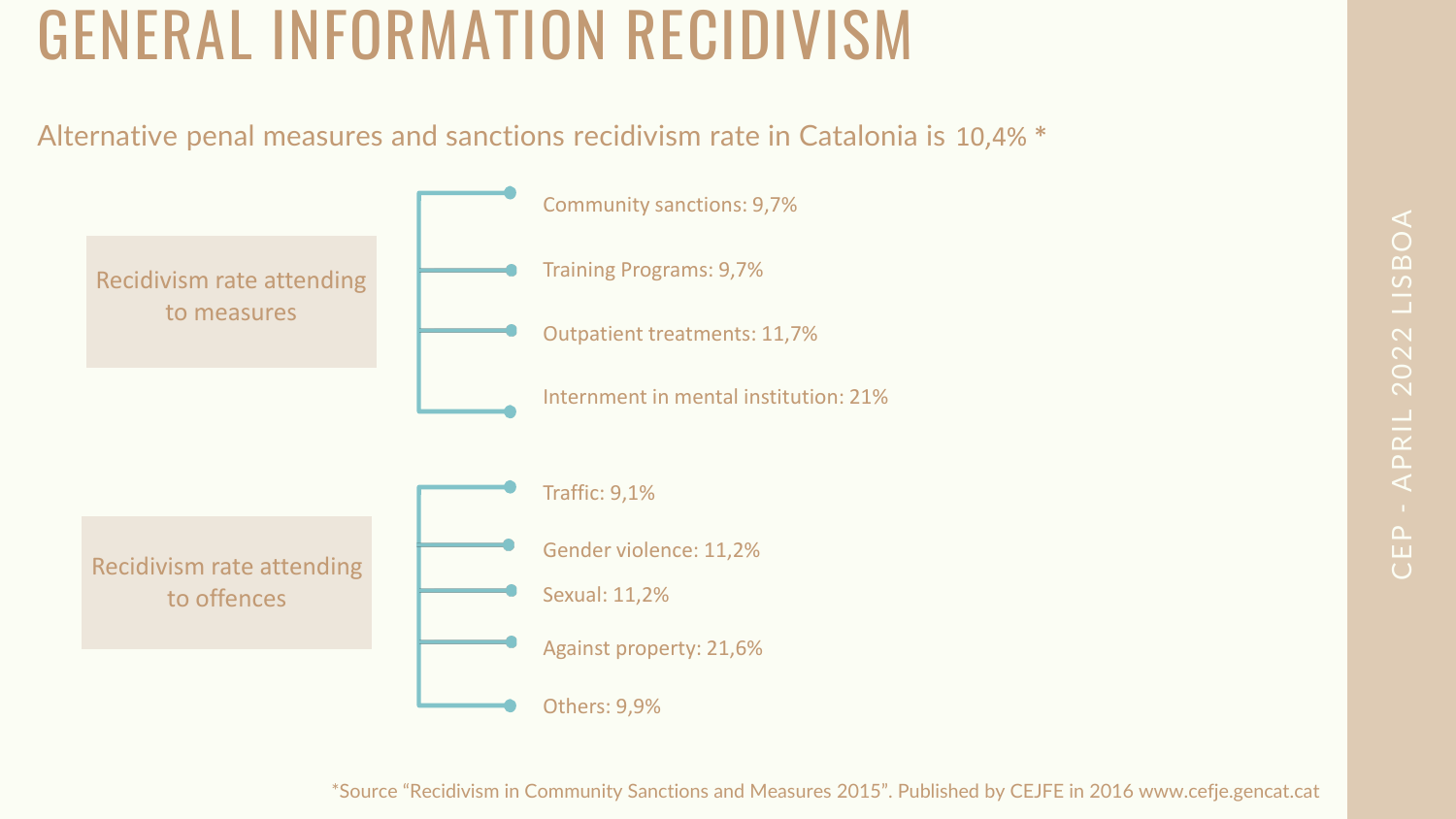### POLICY & RESEARCH





### Generalitat de Catalunya<br>Departament de Salut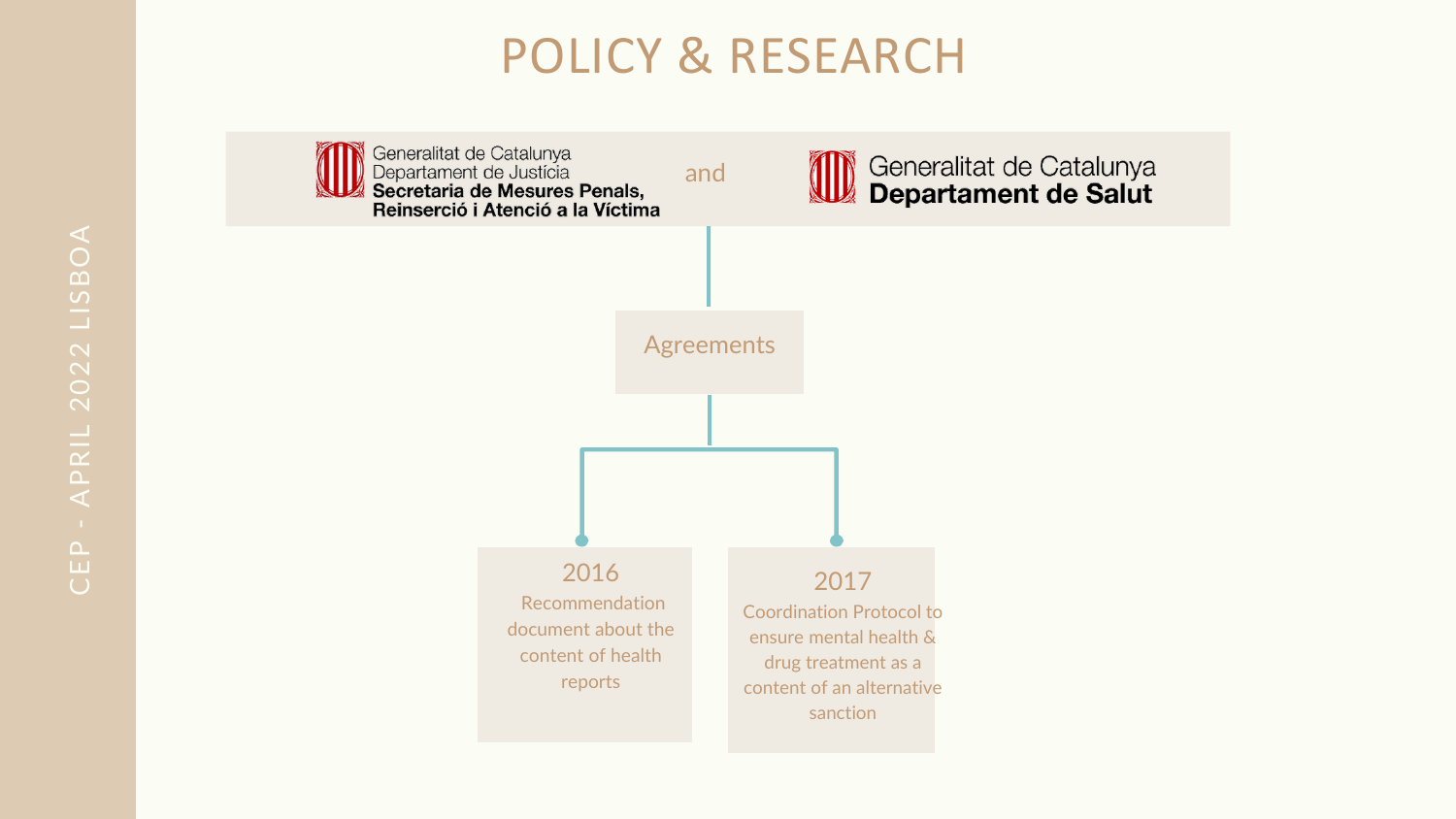| <b>Mental Health</b> |  |
|----------------------|--|
| Network              |  |

- Psychiatric Hospitals
- Mental Health Centers (MHCs)
- Legal residences
- Specific units of general hospitals
- Therapeutic apartments

### Intellectual disabilities Network

- Directorate General of Public Protection. Department of Labour, Welfare and Families
- Intellectual Disability Care Centers (CAD)
- Dincat (Accepta program)
- Residential
- Legal residences
- Supervised apartments
- Occupational workshops
- Hospitalization Unit For People with a Diminished Intellectual Capacity

dependency

- 
- 
- Legal residences
- 
- 



### POLICY & RESEARCH: ORGANISATIONS INVOLVED IN MENTAL HEALTH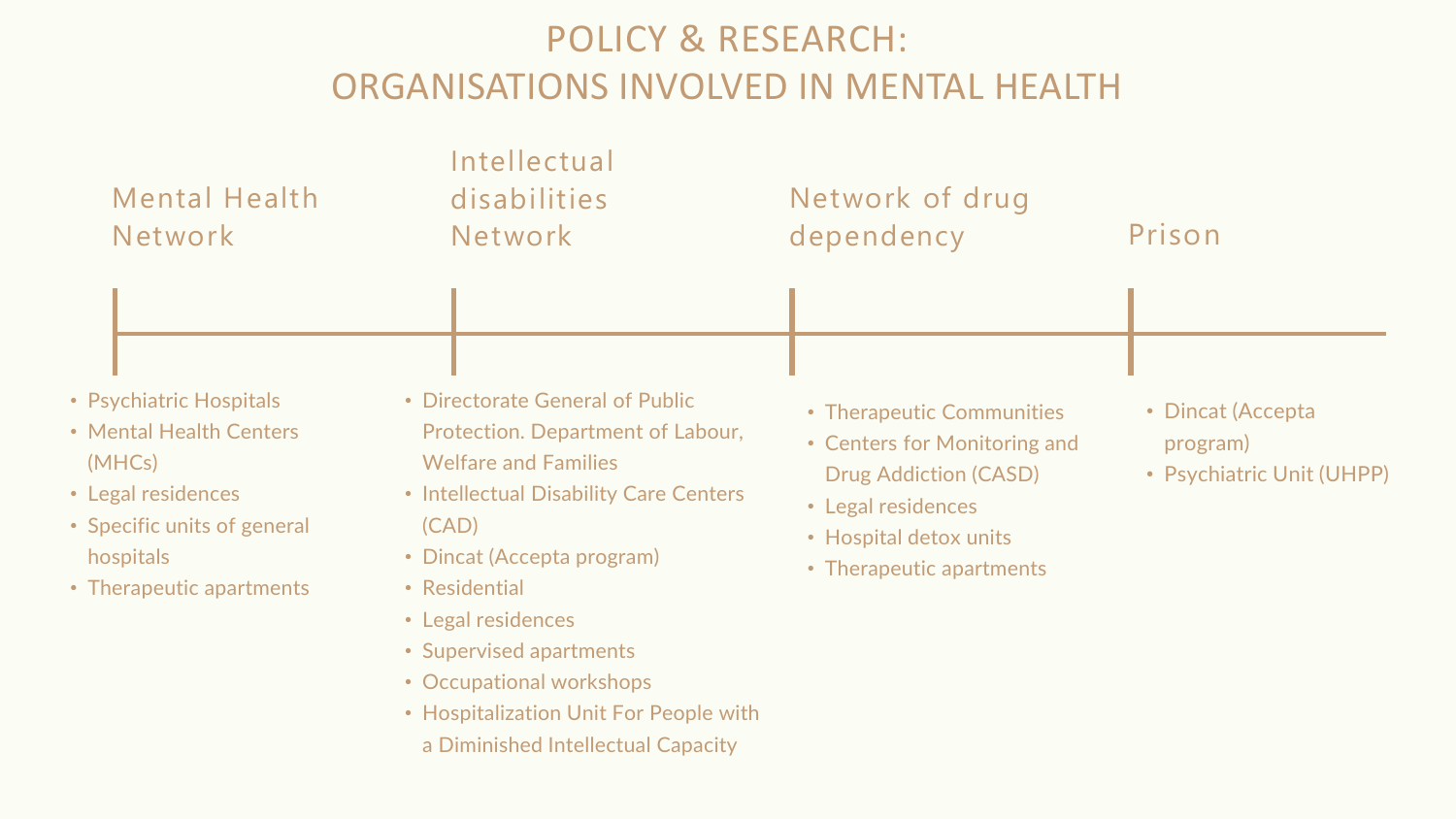**CE J FE** : Centre of Legal Studies and Specialized Training is an autonomous administrative body attached to the Catalan Government Department of Justice that provides specialized training and research activities in the field of law and justice.

**Catalan Probation Agency IReS provides training sessions each year based on the PO needs and developed by experts on their field.** e.g 2021:

- psychopathy
- homeless
- behavioral addiction (pathological gambling, new technologies, compulsive buying)
- e.g. 2022:
- Basic indicators of mental health problems (Psychosis, Toxic substance abuse disorders, Impulse control disorders, Personality disorders, Notions of psychopharmacology)

There are 4 probation officers in Barcelona specialized in Inpatient Security Measures (they work as a unit and have no waiting list)

**IReS Foundation has also provided external supervision to the PO through the years.** 

### TRAINING/EXPERTISE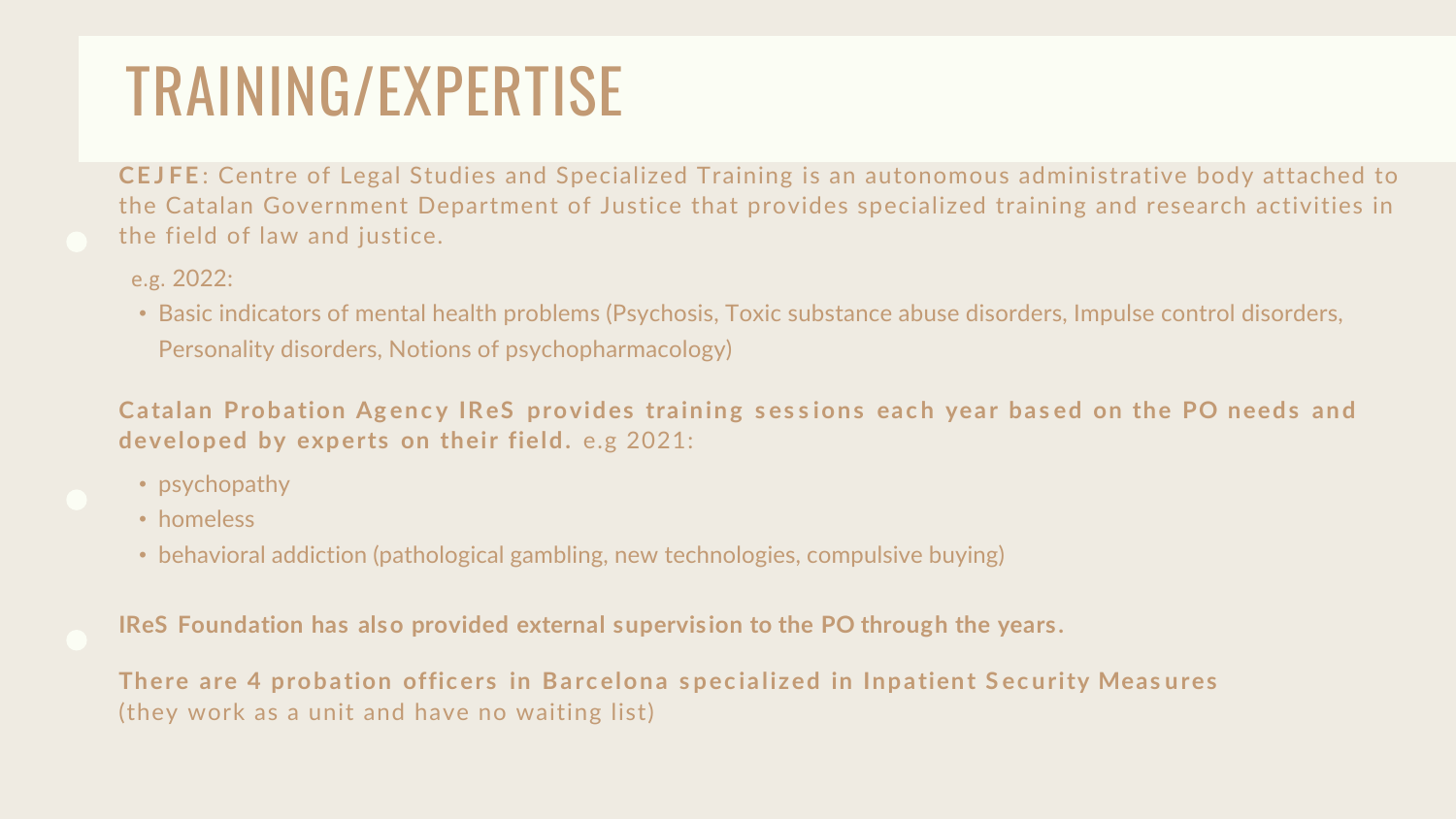## SCREENING

Assessment and pre- sentence reports in the adult jurisdiction are prepared only under judge's request to:

- ⚬ EAT penal: specialized assessment teams that inform the judges about personal and social circumstances
- ⚬ Forensic reports: mental health and drug assessment

The probation officer makes questions about mental health in the first interview (issues, medication, current or past treatments..) however the PO doesn't have specific tools for screening. The PO may ask the court for a forensic report in case of suspicious of mental health issues.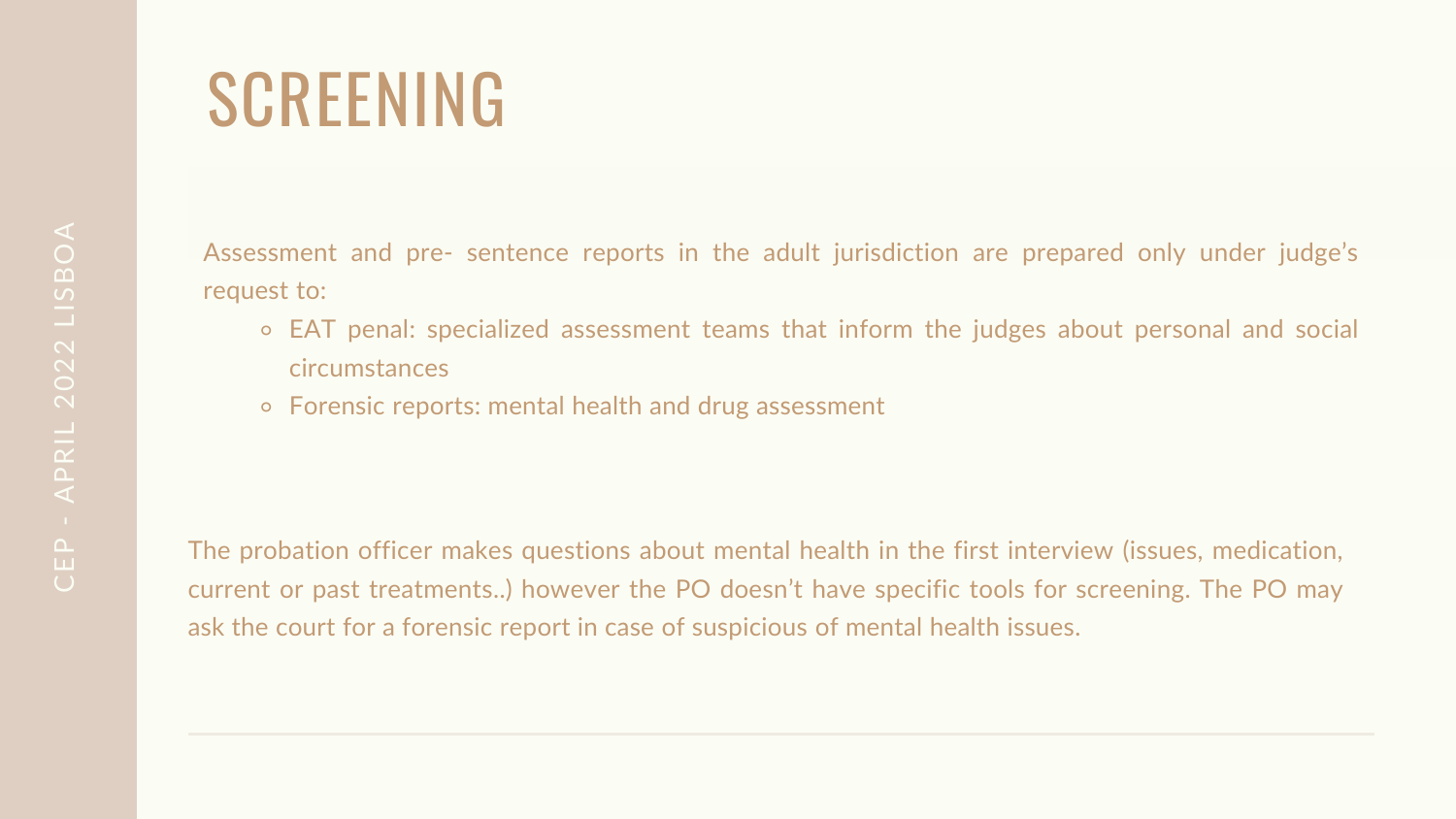### MAIN CHALLENGES

**Dual Pathology:** Difficulty to attend people with psychiatric disorders and substance abuse **Exchange of information:** Improve the exchange of information between different resources and different courts **Intellectual disabilities:** Few resources / residential centers **Families** : Working with and for the families: existence of restraining orders within the family **Social difficulties:** Problems related to immigration, poverty, social exclusion may suffer anxiety or depression **Bond**: Sometimes de PO may be under suspicion Risk of withholding relevant information